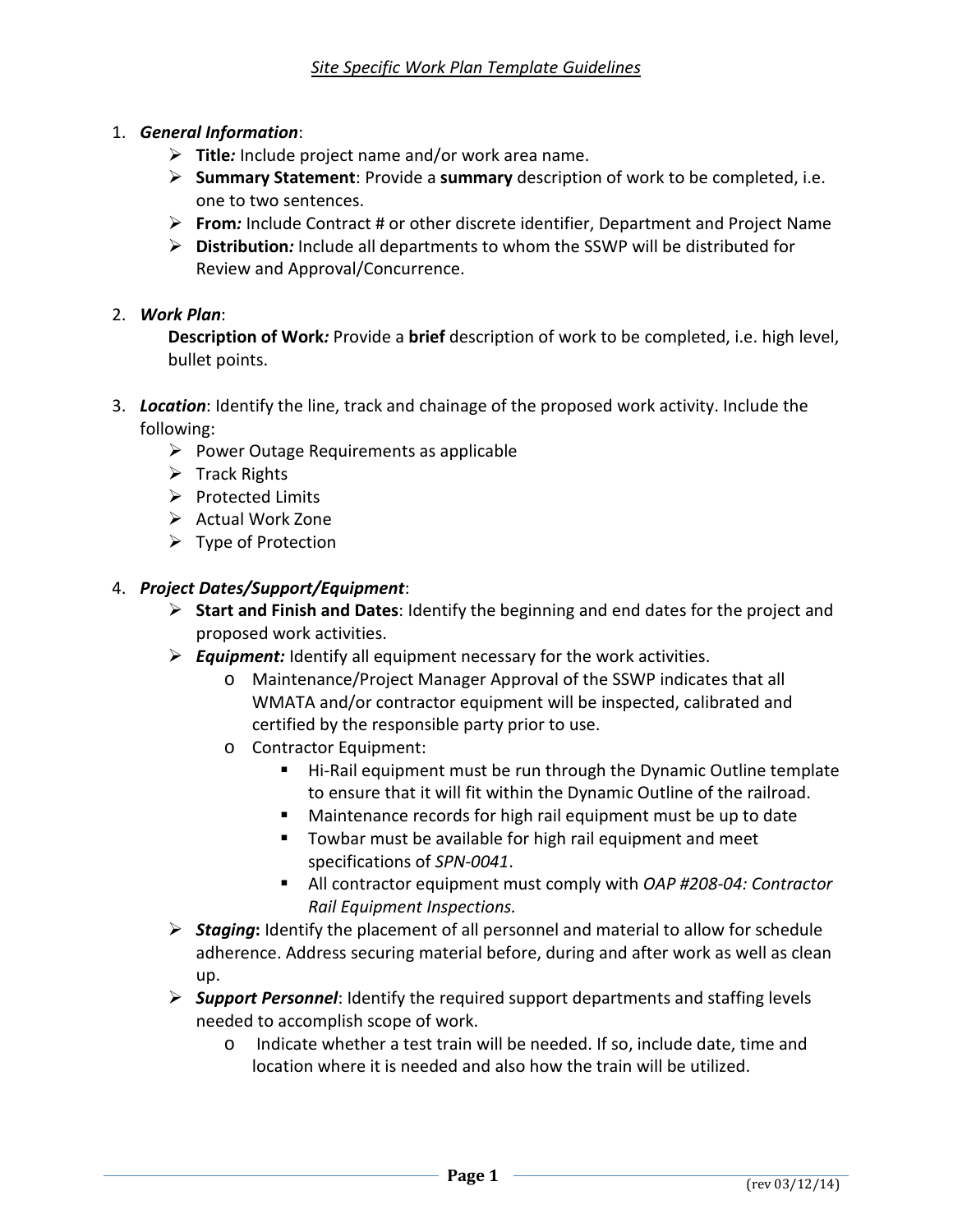## 5. *Safety Plan*:

## **Safety Requirements**:

- o Identify the proper personal protective equipment (PPE) and safety requirements.
- o Identify the work area, including the protected as well as the actual work zones.
- o A schematic of the work site breakdown should be available for review upon request as well as a fan configuration plan when working in tunnels
- o A drawing showing configuration of protective devices should also be available for review upon request.
- **Tunneling or Digging**: Address whether work will disrupt the track, distance to roadway, shoring requirements, and track support requirements.
- **Fire/Smoke**: Address whether work activities will create fire or smoke, whether fans will be required and whether applicable safety and detection systems should be disabled and if so, the earliest they can be re-enabled.
- *Schedule Milestones:* Clearly identify point(s) in a project/work activity that summarizes the completion of a related or important set of tasks
- **Material:** Identify all materials required for the completion of the work activity. With the exception of TRST and SMNT, material or equipment shall not be stored on a station platform or within eight (8) feet of a track, unless authorized by the DGMO.
- **Customer Impacts**: Address whether the work will impact the customer experience accessing a station, in a station and/or in transit and methods to mitigate such impacts while maintaining a clean and safe environment.
- **No Clearance Zones:** Identify whether a temporary or permanent No Clearance Zone is created by the work, fouling the track and walkways.
- 6. *Work Activity Schedule*: Provide a detailed summary of the work activity, including:
	- $\checkmark$  Description of activity
	- $\checkmark$  Person/department/agency performing work
	- $\checkmark$  Time and date of each activity
	- $\checkmark$  Duration of tasks in hours
	- $\checkmark$  Critical Milestones (Including Point of No Return)
	- $\checkmark$  Contingency Plan for specific activity